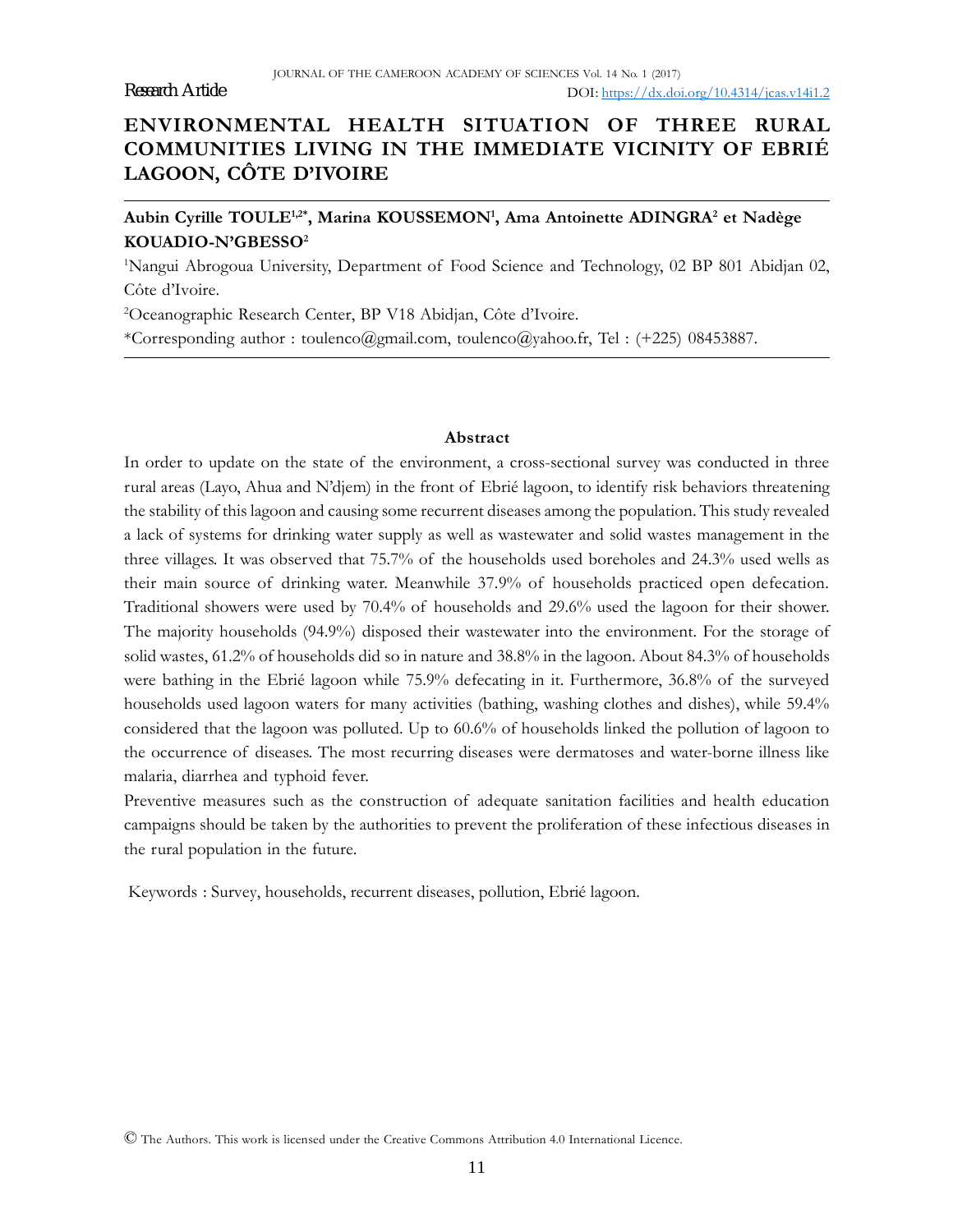#### **RESUME**

Afin de faire l'état des lieux de la situation environnementale, une enquête transversale a été menée dans trois zones rurales (Layo, Ahua et N'djem) en bordure la lagune Ebrié afin d'identifier les comportements à risque menaçant la stabilité cette lagune et provoquant certaines maladies récurrentes parmi la population. Cette étude a révélé un manque de systèmes d'approvisionnement en eau potable et de gestion des eaux usées et des déchets solides dans les trois villages. Il a été observé que, 75,7% des ménages utilisent des forages et 24,3% des puits comme principale source d'eau potable. Pendant ce temps, 37,9% des ménages pratiquent la défécation à l'air libre. Les douches traditionnelles sont utilisées par 70,4% des ménages et 29,6% utilisent la lagune pour leur douche. La majorité des ménages (94,9%) évacuent leurs eaux usées dans la nature. Pour le stockage des déchets solides, 61,2% des ménages le font dans la nature et 38,8% dans la lagune. Environ 84,3% des ménages se baignent dans la lagune Ebrié alors que 75,9% y défèquent. De plus, 36,8% des ménages enquêtés utilisent les eaux lagunaires pour de nombreuses activités (baignade, lessive et vaisselle), alors que 59,4% estiment que la lagune est polluée. Jusqu'à 60,6% des ménages ont établi un lien entre la pollution de la lagune et la survenue de maladies. Les maladies les plus répandues sont les dermatoses et les maladies d'origine hydrique telles que le paludisme, la diarrhée et la fièvre typhoïde.

Des mesures préventives telles, la construction des installations sanitaires adéquates et des campagnes d'éducation sanitaire devraient être prises par les autorités pour éviter dans l'avenir, la prolifération de ces maladies infectieuses au sein de la population rurale.

**Mots clés**: Enquête, ménages, maladies récurrentes, pollution, lagune Ebrié.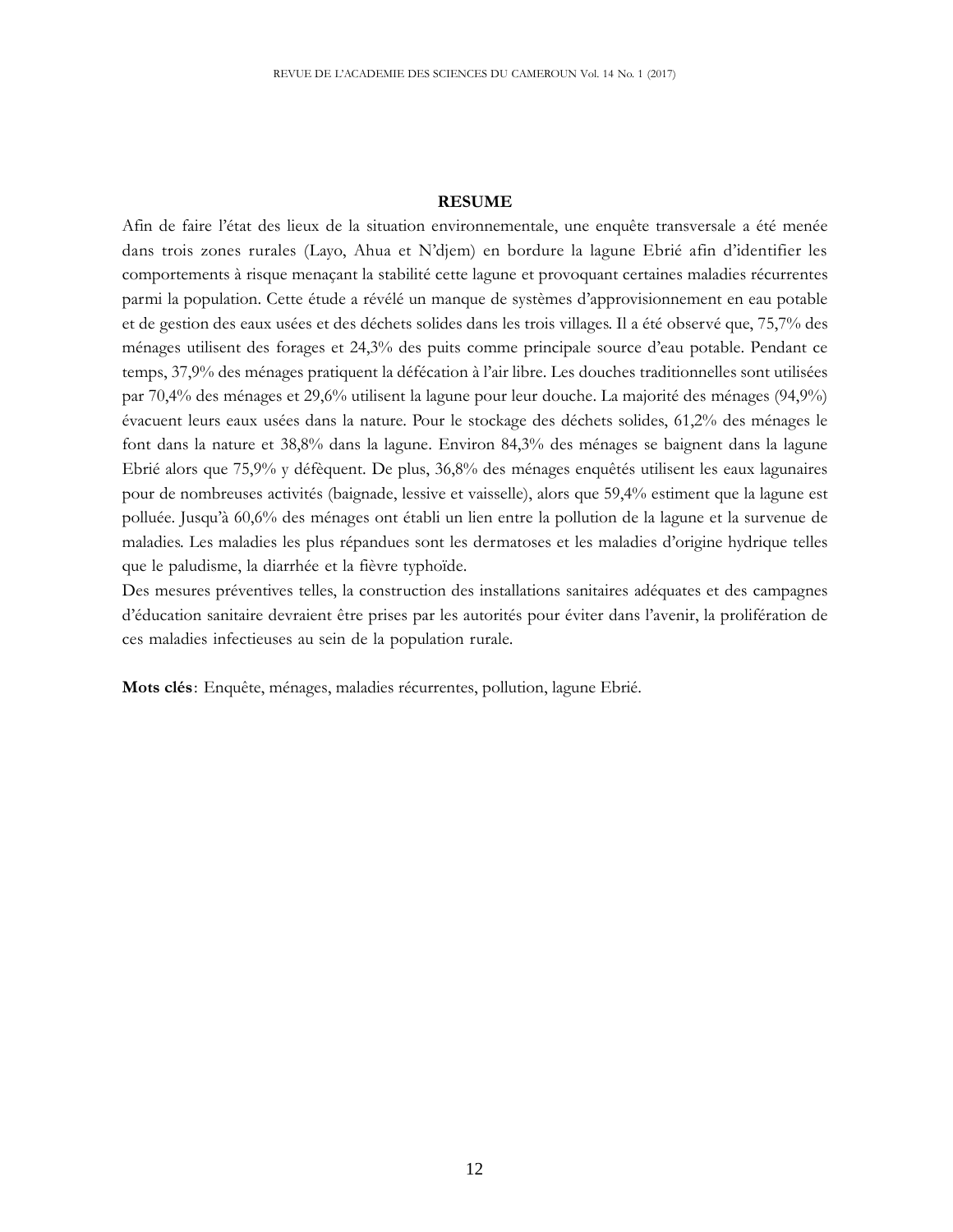#### **INTRODUCTION**

Urban water sources are being polluted by inadequate sanitation, poor wastewater management and human activities. This is the case of the Ebrié lagoon which receives all the untreated wastes of the population of Abidjan, the economic capital, and in some peri urban and peripheral cities and villages (Dongo *et al*., 2010). This lagoon received 40 000 m<sup>3</sup> of domestic and industrial wastewater from the city of Abidjan each day (Koné et al., 2007). The inadequacy of urban and rural sanitation technologies for waste management has environmental and human health consequences (Haryanto et Sutomo, 2012). The pollution of the lagoon could have both health and economic consequences due to the many uses of water and fishery products (Meays et al., 2004). Sewage disposal affect people's immediate environment and leads to water-borne illnesses. Poor water quality, poor hygiene and insufficient sanitation are the causes of water-borne diseases, particularly water-borne diseases (Ledeur, 2004; Kientga, 2008). Every year, nearly 8 million people, half of whom are children, die from diseases due to water quality, lack of water, poor hygiene or sanitation (Camdessus et al., 2004). Surface water plays an important role in the distribution of vectors and spatial and temporal transmission of disease (Poda, 2007).

The objective of this study was to evaluate the environmental health situation of the populations living in sectors IV and V of the Ebrié lagoon and to identify the health risk factors related to the living conditions of these populations on the stability of the lagoon environment.

## **MATERIAL AND METHODS Study area**

This study was carried in three villages (Layo, Ahua and N'djem). The choice of these localities was based on their location in sectors IV and V of the Ebrié lagoon. In these two sectors, massive fish deaths have occurred in 2013. This has resulted in the closure of numerous fish farms in this area. Layo is located in the department of Dabou, 45 km west of Abidjan on the axis Abidjan-Dabou. Ahua and N'djem are located in the department of Jacqueville. Ahua is about 57 km from Abidjan and N'djem, about 33 km on the axis Abidjan-Jacqueville.



#### Figure 1: Study Area

### **HOUSEHOLD SURVEY**

We selected the communities of Layo, Ahua and N'djem as the areas of interest. The target for sampling were the households. The community of Layo consists of 96 households, those of Ahua is 78 and those of N'djem, 533. The survey was conducted in March 2015 in 212 households, of which 29 were in Layo, 23 in Ahua and 160 in N'djem, which corresponded to about 30% of households in each village. Random sampling was used to select households (MSLS, 2012), because random sampling gives to each household an equal chance to be selected.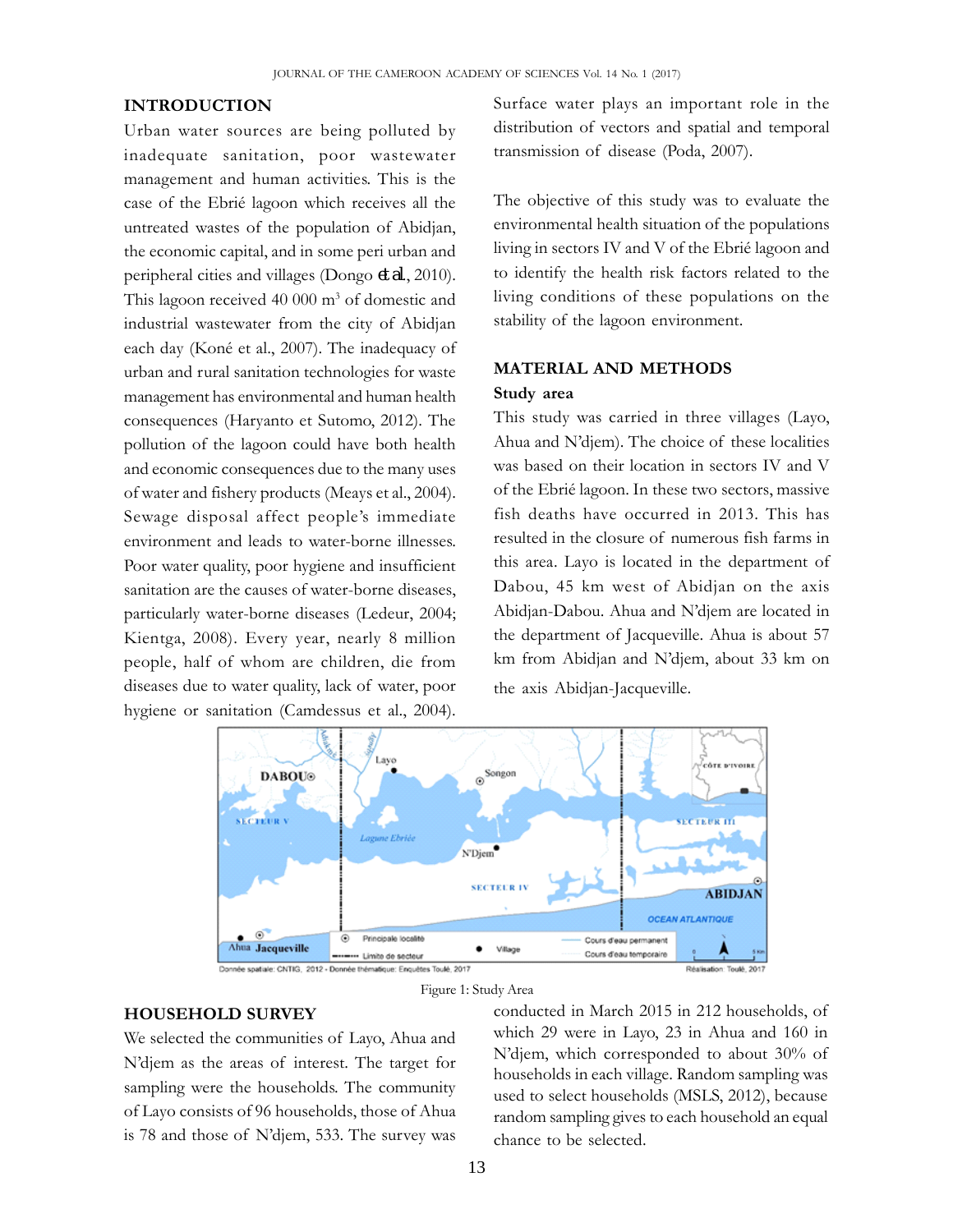The research employed the use of structured questionnaires. The questionnaires were distributed personally in each of the selected households in the community of the three villages. The questionnaire consisted of a set of questions that were presented to the head of the household or his representative for answers. The questionnaire was divided into three sections. In the first section, respondents were asked about their demographic characteristics such as the composition of the household, the employment status, the level of education. In the second section, the respondents were asked about the living conditions such as the water sources, the type of latrine used, wastewater and solid waste disposal practice. In the third section, the respondents were asked for their diet habits, the source of fishery products, risk behaviors, their perception of the lagoon pollution and its consequences on health, their knowledge and perception about disease and health.

#### **STATISCAL ANALYSIS**

The data were analyzed using the Epi Info 3.5.1 software to assess the link between water pollution and human activities.

#### **RESULTS**

The characteristics of households surveyed are presented in Table I. It can be seen that 94% of households were headed by men. The heads of the households were self-employed; they did activities such as fishing (43.5%) and selling fishery products (78.5%). In terms of educational background, the majority of selected households in the three villages (56.5%) were illiterates. Most people dropped out of primary and secondary schools of the lack of financial resources.

Table II shows the sources of drinking supply and the sanitary facilities. For drinking water supply, most households surveyed (75.7%) used boreholes while 24.3% used hand dug wells. The

main type of latrine used by the households surveyed was the open defecation in the bush (37.9%), followed by defecation on the borders of the lagoon (31.5%) and overhung latrines (22.5%). Most households (70.4%) used traditional bathrooms against 29.6% who bathed directly in the lagoon. Solid wastes and wastewater were dumped directly on the street, the open fields and in the lagoon by 94.9% and 61.2% of the households surveyed. The type of fishery products consumed by surveyed households in the three villages are presented in Table III. Fish were the most widely consumed fishery products in households (100%), followed by crabs (27.8%), shrimps  $(8.3\%)$  and crayfish  $(1.6\%)$ . A total of 98.2% of these fishery products came from the Ebrié lagoon.

Table IV present the risk behaviors of surveyed households in the villages. About 84.3% of surveyed households bathed, defecated (75.9%) and 62.5% disposed of their wastes in the Ebrié lagoon. The waters of the lagoon were also used for domestic tasks, with a proportion of 33.5% for laundry and 9.5% for dishes. The status of pollution of the Ebrié lagoon and the recurrent diseases according to the opinions of the households are recorded in Table V. Half households surveyed (59.4%) has affirmed that the Ebrié lagoon was polluted. Changes in color, foul odors and solid waste were the most commonly reported signs of pollution by households. Pollution sources were most attributed to runoff water, domestic wastes, open defecations, agricultural wastes, and industrial wastes. 60.6% of households linked the pollution of the lagoon to the occurrence of disease cases. Table V shows that malaria was the most common recurrent disease reported by all households (77.9%) followed by cases of dermatosis (28.7%), diarrhea (20.2%) and typhoid fever (12.4%). About 13.2% of cases of diarrhea were recorded in all the households surveyed.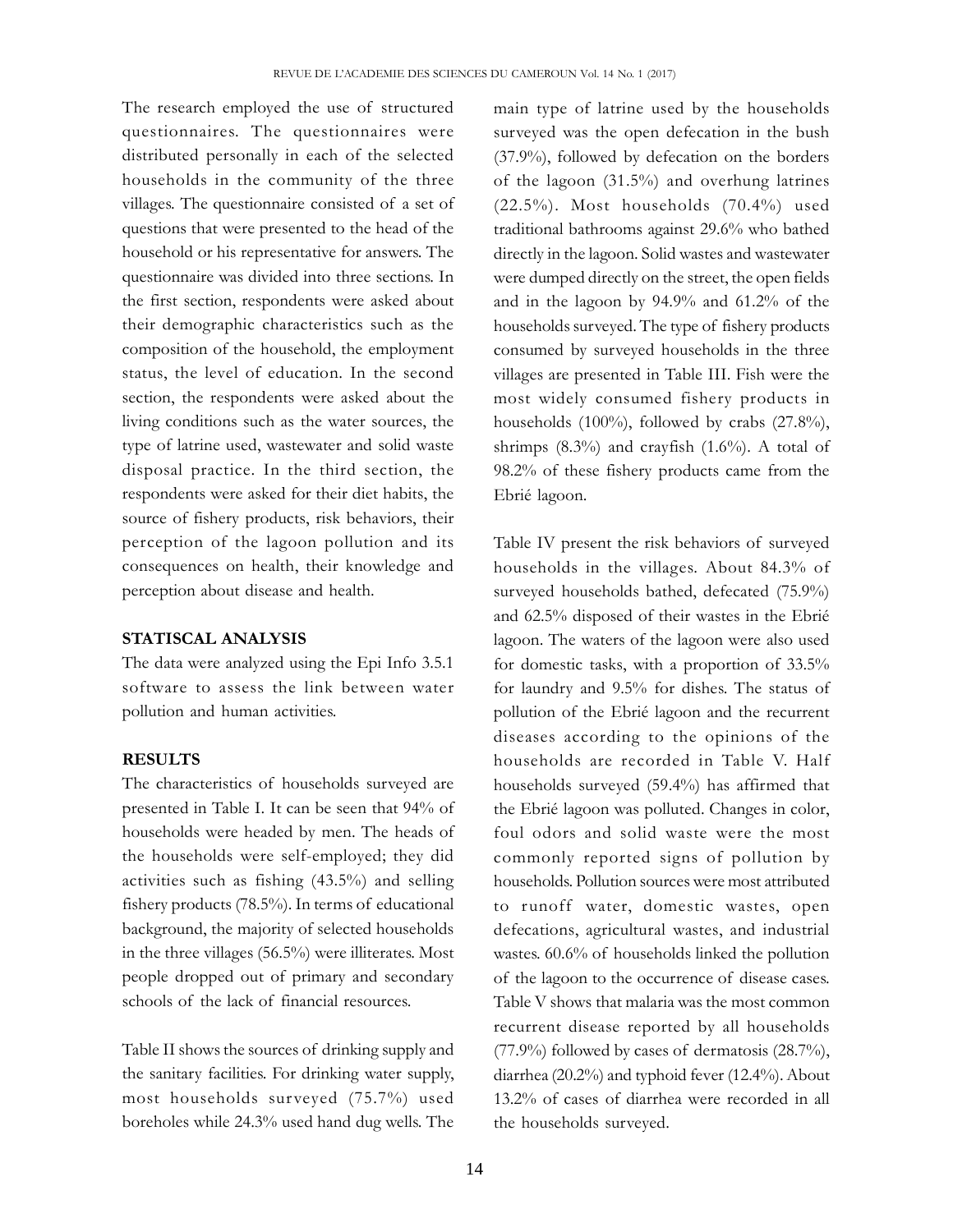|                                         | Distribution $(\%)$ |               |                  |                 |  |  |
|-----------------------------------------|---------------------|---------------|------------------|-----------------|--|--|
|                                         |                     |               |                  |                 |  |  |
| Characteristics                         | Layo $(n=29)$       | Ahua $(n=23)$ | N'djem $(n=160)$ | Means           |  |  |
| Sex of head of household                |                     |               |                  |                 |  |  |
| Female                                  | $\theta$            | 8,7           | 9,4              | $6 \pm 5,2$     |  |  |
| Male                                    | 100                 | 91,3          | 90,6             | $94 \pm 5,2$    |  |  |
| Educational status of head of household |                     |               |                  |                 |  |  |
| No formal education                     | 51,7                | 69,6          | 48,2             | $56,5 \pm 11,5$ |  |  |
| Primary school                          | 20,7                | 17,4          | 30,6             | $22,9 \pm 6,9$  |  |  |
| Secondary school                        | 24,1                | 13            | 18,1             | $18,4 \pm 5,6$  |  |  |
| High school                             | 3,5                 | $\theta$      | 3,1              | $2,2 \pm 1,9$   |  |  |
| Main source of income                   |                     |               |                  |                 |  |  |
| Agriculture                             | 6,9                 | 4,3           | 12,5             | $7,9 \pm 4,2$   |  |  |
| Fishing / sale of fishing products      | 75,9                | 87            | 72,5             | $78,5 \pm 7,6$  |  |  |
| Breeding                                | $\theta$            | 8,7           | 1,9              | $3,5 \pm 4,6$   |  |  |
| Commerce                                | 10,3                | $\theta$      | 9,4              | $6,6 \pm 5,7$   |  |  |
| Salaried / day laborer                  | 6,9                 | $\theta$      | 3,7              | $3,5 \pm 3,5$   |  |  |

| Table I : Demographic characteristics of respondents in households |  |  |
|--------------------------------------------------------------------|--|--|
|                                                                    |  |  |

Table II : Drinking water supply and sanitary facilities used by households surveyed

|                                      | Distribution (%) |               |                  |                 |  |  |
|--------------------------------------|------------------|---------------|------------------|-----------------|--|--|
|                                      |                  |               |                  |                 |  |  |
| Characteristics                      | Layo $(n=29)$    | Ahua $(n=23)$ | $N'djem (n=160)$ | Means           |  |  |
| Main source of drinking water supply |                  |               |                  |                 |  |  |
| Communal faucet                      | $\theta$         | $\theta$      | $\theta$         | $\theta$        |  |  |
| Borehole                             | 100              | 100           | 27,5             | $75,8 \pm 41,9$ |  |  |
| Well                                 | $\theta$         | $\theta$      | 72,5             | $24,2 \pm 41,9$ |  |  |
| Surface water                        | $\theta$         | $\theta$      | $\boldsymbol{0}$ | $\theta$        |  |  |
| Main type of latrine used            |                  |               |                  |                 |  |  |
| Modern latrine                       | $\theta$         | $\theta$      | $\theta$         | $\theta$        |  |  |
| Traditional latrine                  | 6,9              | $\theta$      | 17,5             | $8,1 \pm 8,8$   |  |  |
| Overhung Latrine                     | $\theta$         | $\theta$      | 67,5             | $22,5 \pm 39$   |  |  |
| Open defecation                      | 17,2             | 82,6          | 13,8             | $37,9 \pm 38,8$ |  |  |
| Borders of the lagoon                | 75,9             | 17,4          | 1,2              | $31,5 \pm 39,3$ |  |  |
| Main type of bathroom used           |                  |               |                  |                 |  |  |
| Modern bathroom                      | $\theta$         | $\theta$      | $\theta$         | $\theta$        |  |  |
| Traditional bathroom                 | 13,8             | 100           | 97,5             | $70,4 \pm 49,1$ |  |  |
| Lagoon                               | 86,2             | $\theta$      | 2,5              | $29,6 \pm 49,1$ |  |  |
| Wastewater management                |                  |               |                  |                 |  |  |
| Canal                                | $\theta$         | $\theta$      | $\boldsymbol{0}$ | $\overline{0}$  |  |  |
| Septic tank                          | 3,4              | $\theta$      | 6,9              | $3,4 \pm 3,5$   |  |  |
| Street                               | 96,6             | 95,7          | 92,5             | $94,9 \pm 2,2$  |  |  |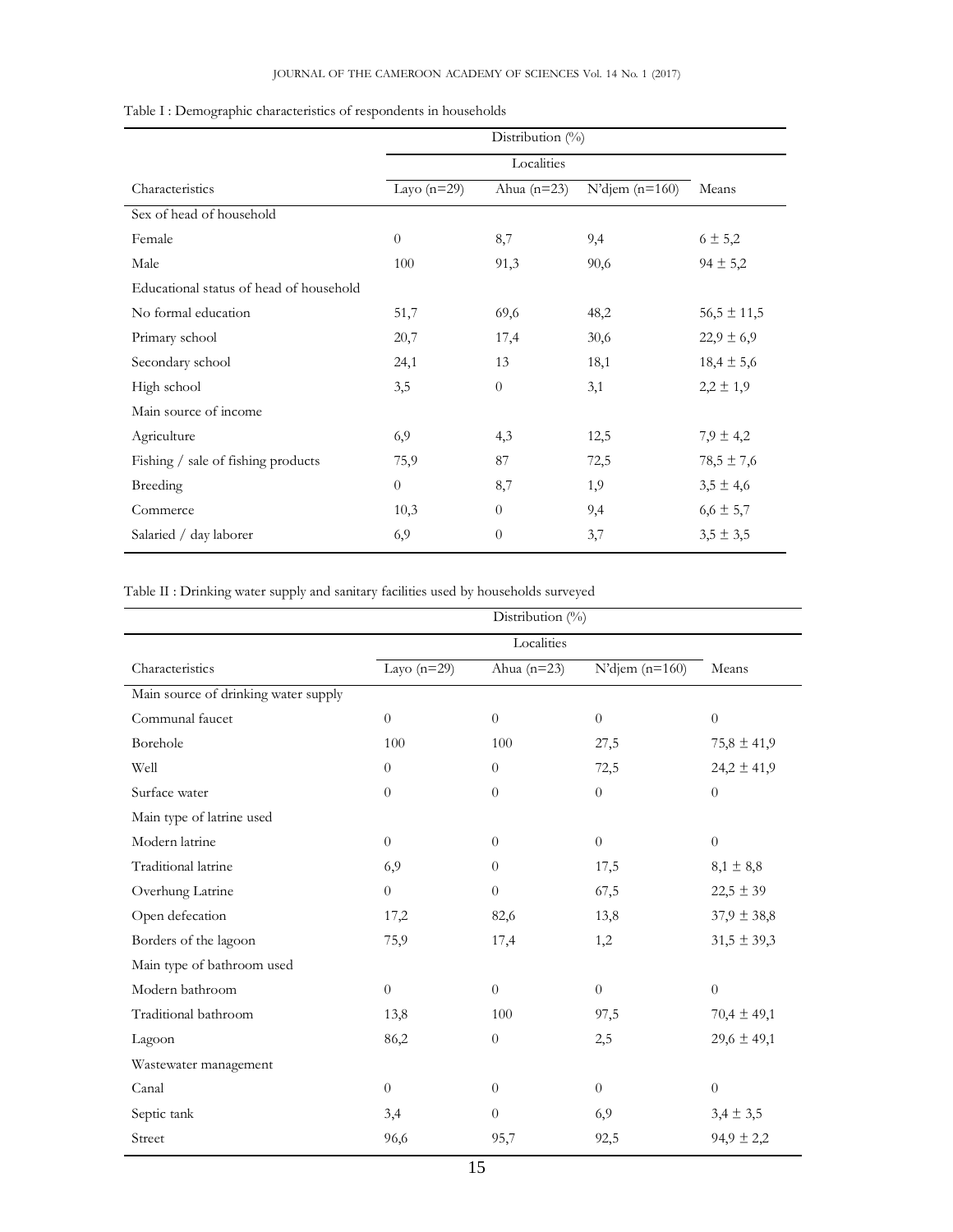|                                         | Distribution $(\%)$ |               |                   |                 |  |  |  |
|-----------------------------------------|---------------------|---------------|-------------------|-----------------|--|--|--|
|                                         |                     |               |                   |                 |  |  |  |
| Characteristics                         | Layo $(n=29)$       | Ahua $(n=23)$ | $N'$ djem (n=160) | Means           |  |  |  |
| Most consumed fishery products          |                     |               |                   |                 |  |  |  |
| Fish                                    | 100                 | 100           | 100               | 100             |  |  |  |
| Crab                                    | 13,8                | 52,2          | 17,5              | $27,8 \pm 21,2$ |  |  |  |
| Shrimp                                  | $\theta$            | 21,7          | 3,1               | $8,3 \pm 11,7$  |  |  |  |
| Crayfish                                | $\theta$            | 4,3           | 0,6               | $1,6 \pm 2,3$   |  |  |  |
| Mode of acquisition of fishery products |                     |               |                   |                 |  |  |  |
| Fishing                                 | 93,1                | 100           | 85,6              | $92,9 \pm 7,2$  |  |  |  |
| Buy                                     | 6,9                 | $\theta$      | 14,4              | $7,1 \pm 7,2$   |  |  |  |
| Origin of fishery products              |                     |               |                   |                 |  |  |  |
| Ebrié lagoon                            | 100                 | 100           | 94,7              | $98,2 \pm 3,1$  |  |  |  |
| Other                                   | $\theta$            | $\theta$      | 5,3               | $1,8 \pm 3,1$   |  |  |  |

Table III : Consumption, mode of acquisition and origin of fishery products

Table IV : Risk behaviors of surveyed households in the three villages.

|                       | Distribution $(\%)$<br>Localities |               |                  |                 |  |  |  |
|-----------------------|-----------------------------------|---------------|------------------|-----------------|--|--|--|
|                       |                                   |               |                  |                 |  |  |  |
| Risk Behaviors        | Layo $(n=29)$                     | Ahua $(n=23)$ | N'djem $(n=160)$ | Means           |  |  |  |
| Bathing               | 96,5                              | 91,3          | 65               | $84,3 \pm 16,9$ |  |  |  |
| Defecation            | 86,2                              | 69,6          | 71,9             | $70,8 \pm 1,6$  |  |  |  |
| Garbage throwing      | 62,1                              | 60,9          | 64,4             | $62,5 \pm 1,8$  |  |  |  |
| Cooking               | $\theta$                          | $\theta$      | $\theta$         | $\theta$        |  |  |  |
| <b>Washing Dishes</b> | 10,3                              | $\theta$      | 18,1             | $9,5 \pm 9,1$   |  |  |  |
| Laundry               | 41,4                              | 21,7          | 37,5             | $33,5 \pm 10,4$ |  |  |  |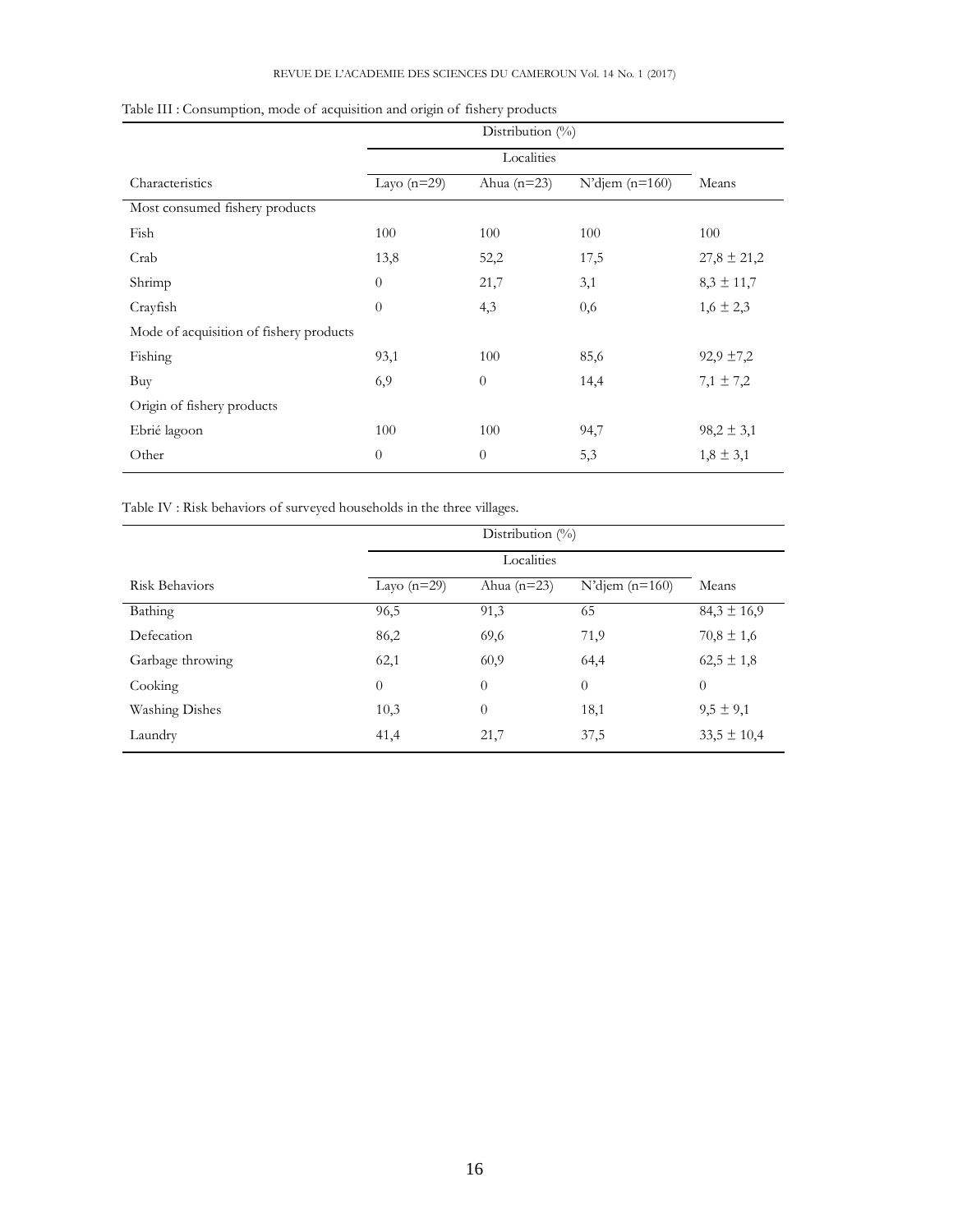| Opinions                                  | Layo $(n=29)$    | Ahua $(n=23)$ | N'djem $(n=160)$ | Means           |  |
|-------------------------------------------|------------------|---------------|------------------|-----------------|--|
| Nature of the Ebrié lagoon                |                  |               |                  |                 |  |
| Polluted                                  | 65,5             | 47,8          | 65               | $59,4 \pm 10,1$ |  |
| Unpolluted                                | 31               | 34,8          | 17,5             | $27,8 \pm 9,1$  |  |
| No idea                                   | 3,4              | 17,4          | 17,5             | $12,8 \pm 8,1$  |  |
| Signs of pollution                        |                  |               |                  |                 |  |
| Odor                                      | 31               | 17,4          | 32,5             | $27 \pm 8,3$    |  |
| Color                                     | 55,2             | 30,4          | 27,5             | $37,7 \pm 15,2$ |  |
| Solid waste                               | 17,2             | 13            | 43,1             | $24,4 \pm 16,2$ |  |
| Sludge                                    | $\boldsymbol{0}$ | 13            | $\mathbf 5$      | $6 \pm 6,6$     |  |
| Lack of fish                              | 6,9              | 4,3           | 13,1             | $8,1 \pm 4,5$   |  |
| Sources of pollution                      |                  |               |                  |                 |  |
| Domestic waste                            | 44,8             | 34,8          | 55,6             | $45,1 \pm 10,4$ |  |
| Industrial waste                          | 13,8             | 17,4          | 14,6             | $15,3 \pm 1,4$  |  |
| Agricultural Waste                        | 48,3             | 13            | 18,1             | $26,5 \pm 19,1$ |  |
| Anarchic defecations                      | 37,9             | 21,7          | 44,4             | $34,7 \pm 11,7$ |  |
| Runoff water                              | 41,3             | 47,8          | $50\,$           | $46,4 \pm 4,5$  |  |
| Periodic                                  | $\overline{0}$   | 17,4          | 4,4              | $7,3 \pm 9$     |  |
| Link between water pollution and diseases |                  |               |                  |                 |  |
| Link                                      | 69               | 52,2          | 60,6             | $60,6 \pm 8,4$  |  |
| No link                                   | 20,7             | 34,8          | 25,6             | $27 \pm 7,2$    |  |
| No idea                                   | 10,3             | 13            | 13,8             | $12,4 \pm 1,8$  |  |
| Recurrent diseases                        |                  |               |                  |                 |  |
| Malaria                                   | 82,8             | 73,9          | 76,9             | $77,9 \pm 4,5$  |  |
| Typhoid fever                             | 10,3             | 8,7           | 18,1             | $12,4 \pm 5$    |  |
| Diarrheal diseases                        | 20,7             | 13            | 26,9             | $20,2 \pm 7$    |  |
| Dermatosis                                | 34,5             | 21,7          | $30\,$           | $28,7 \pm 6,5$  |  |
| diarrhea                                  | 13,8             | 8,4           | 17,5             | $13,2 \pm 3,2$  |  |

|  |  |  |  |  | Table V: Opinions on the pollution status of Ebrié lagoon waters and recurrent diseases cases |  |
|--|--|--|--|--|-----------------------------------------------------------------------------------------------|--|
|  |  |  |  |  |                                                                                               |  |

Means per locality may be greater than 100% because each household may incriminate more than one sign, one source of pollution or one disease.

### **DISCUSSION**

The main source of income for most surveyed households was fishing. In general, these waterfront communities were traditionally fishermen (Diaby et al., 2012). Fishing activity, often informal, contribute to the food security and create jobs for the rural population. According to Adingra and Kouassi (2011), the lagoon fishery, contribute to the food security of the

families of the fishermen, and through the marketing of fishery products, increase the financial income of these families. The fishery products (fish, crabs, shrimps, crayfish) consumed by all the households surveyed come mostly from the Ebrié lagoon. According to Koffi (2009), lagoon fisheries resources play an important role in the diet of communities living in front of the lagoon. However, these resources could constitute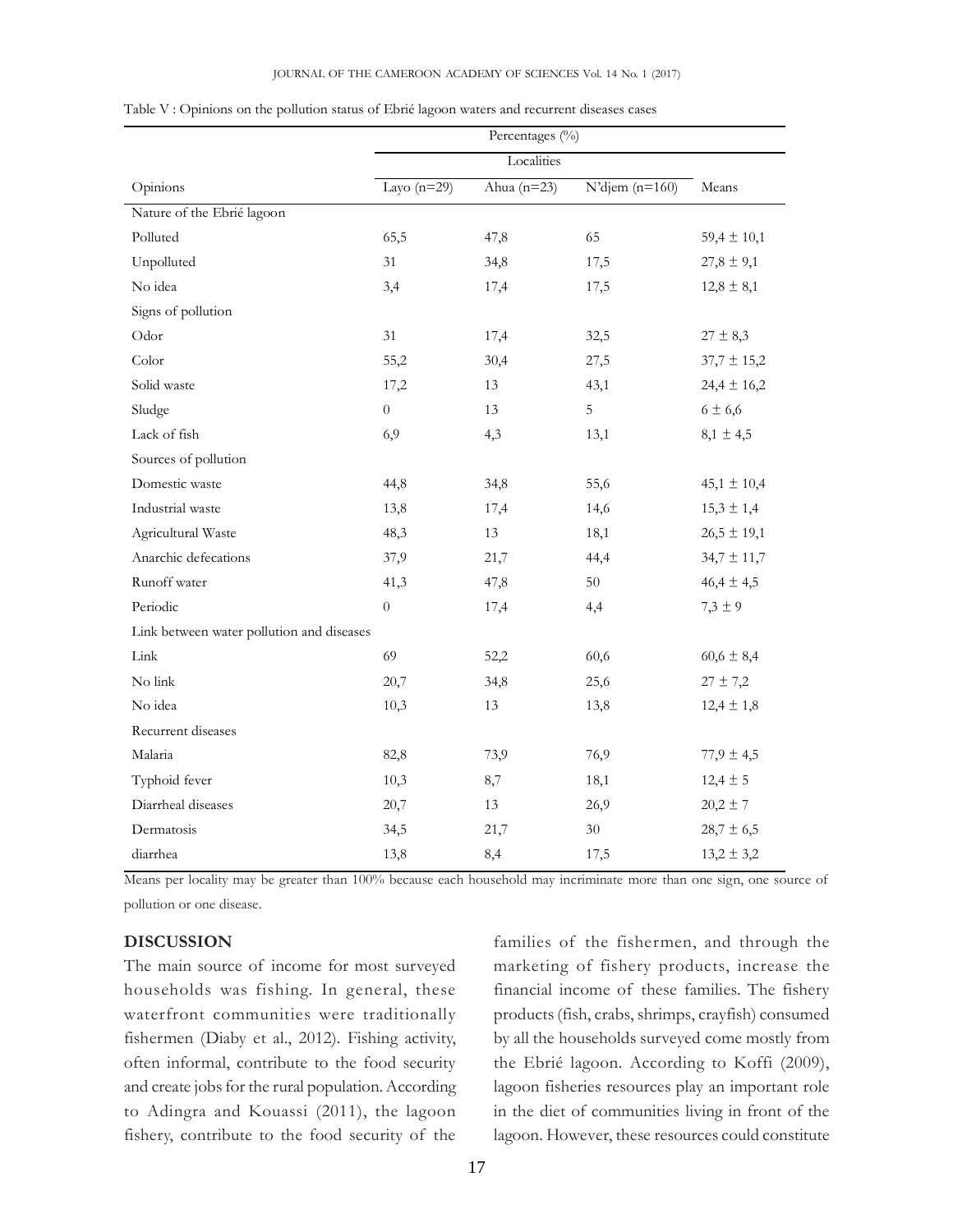a public health risk if contaminated by the pathogenic micro-organisms that proliferate in this lagoon (Koffi-Nevry et al., 2008).

In this study, none of the surveyed households in the villages was connected to the national water distribution network. In Layo and Ahua, households used only borehole as a source of drinking water. In N'djem, the majority of the households used hand dug wells. These water sources were considered to yield freshwater from the ground (Rowan, 2008). This was supported by Bogaard et al. (2008) that groundwater was the largest storage of freshwater. The failure by the municipality to extend water and sanitation services to villagers put people at risk. The villages are forced to use open sources water from rivers, hand dug wells and boreholes which often have serious consequences to health and hygiene (Maoudombaye et al. 2015). However, the wells, because of their proximity to the polluted Ebrié lagoon could be directly contaminated by bacteria, virus, protozoa, nematodes, etc… as indicated by Kifuani (2004). These unprotected wells could also be contaminated by the water collection vessels such as buckets and ropes, that usually lie around the wells. A study on the assessment of the hygienic quality of well and source water in Morocco undertaken by El Ouali et al. (2014) showed a poor bacteriological quality of well water due to the presence of fecal coliforms, faecal streptococci) at high levels.

None of the households surveyed had modern latrines and bathrooms. In Layo, most households commonly bathed and defecated directly in the Ebrié lagoon. In Ahua, households practiced open defecation in the bush and bathed in traditional bathrooms. In N'djem, the overhung latrines and the traditional bathrooms were commonly used by households and all the wastewater generated were directly drained into the lagoon. In General, coastal and waterfront communities such these

living on the border of the Ebrié lagoon, are faced with a wide range of problems caused by their location and environment. Sanitation is a predominant concern. Sanitation facilities are absent and direct defecation into the surface water has been the traditional practice. The overhung latrine is commonly used. Inadequate sanitation has negative effects on health (e.g. waterborne diseases: diarrheal diseases, intestinal infections, polio, typhoid, cholera, etc), economy (e.g. poverty, illness, illiteracy and lost income inclusive of GDP and GNP) and environment (e.g. dispersed and diffuse pollution of water sources resulting in the water and faecal disease cycle for communities with untreated water supplies) (DWAF, 1996; 2001). It also leads to social and psychological problems such as loss of privacy and dignity and exposure and increased risk to personal safety. In worse cases, the Ebrié lagoon over which such latrines are built, the water is used for domestic and personal washing, thereby increasing the risk of contracting diseases (Koffi, 2009). This behavior was observed in Layo and N'djem, where households used the lagoon water for washing dishes and laundry, while in Ahua this water was used only for laundry. It is likely that this situation observed in these villages could be due to the absence of public drinking water services, but it should also be pointed out that this could be due to the lack of awareness of these populations about the health risks associated with their behavior.

The solid and liquid wastes generated in the study area are disposed indiscriminately, as most of the inhabitants either dispose their wastes in open fields, at the side of the road, on the border of the lagoon and in the lagoon as indicated by Sackou et al. (2006) and Koffi-Nevry et al. (2008). These practices pose a risk to public health. Improper waste disposal by households also created a favorable environment for disease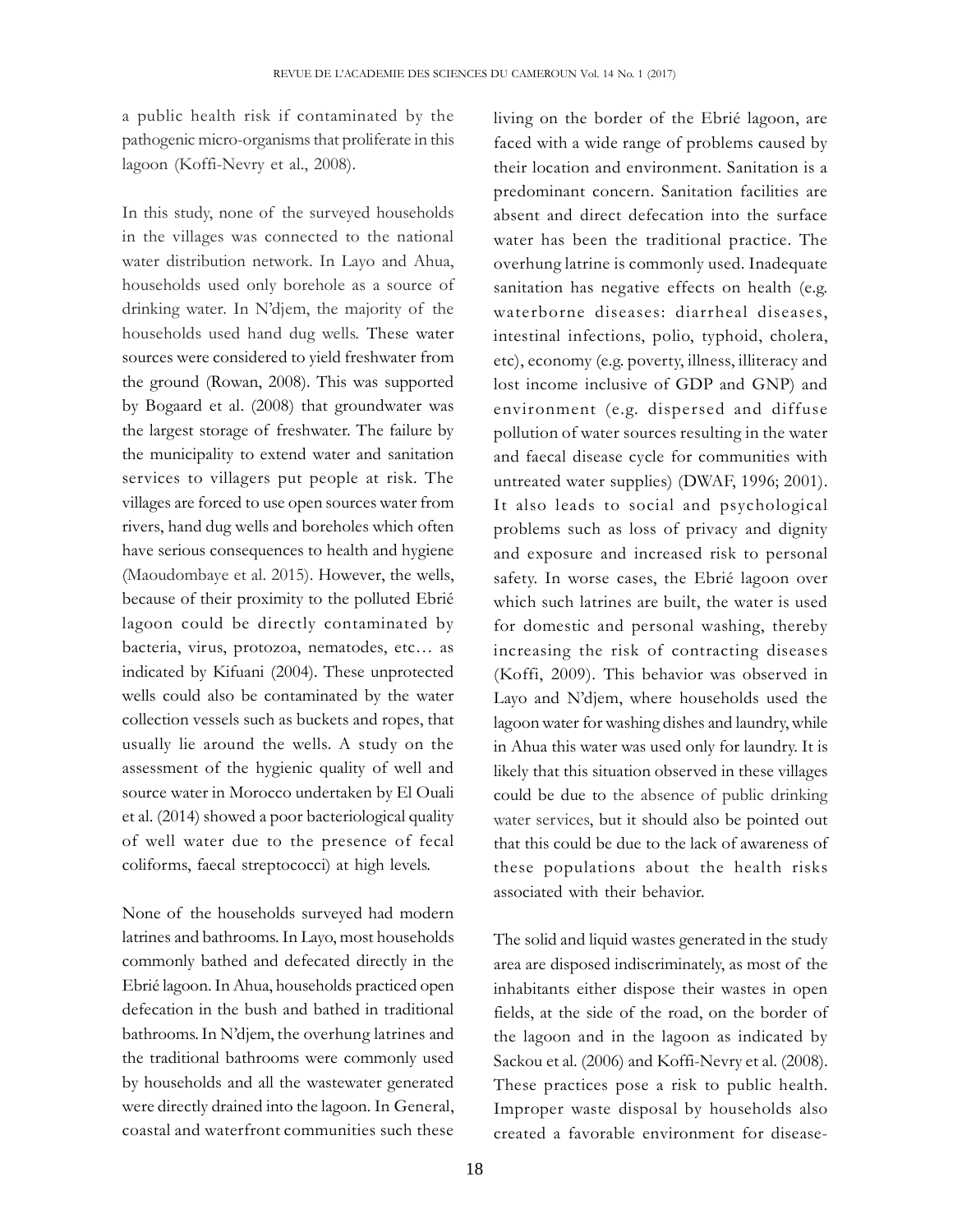carrying pests such as rodents, flies, and cockroaches. These pests not only transmit disease directly but also expose inhabitants to allergens as indicated by Rauh et al. (2002).

Concerning the knowledge and perception about the pollution of the lagoon, the majority of the households surveyed found that the Ebrié lagoon was polluted. According to them, the obvious signs of this pollution were water color change, foul-smelling odors and the presence of solid waste. The obvious causes are runoff water, domestic waste, uncontrolled defecation, agricultural waste and industrial waste. They also mainly linked the pollution of the lagoon to the occurrence of disease cases. As a result, four diseases such as malaria, dermatosis, diarrhea and typhoid fever, were identified in this study as the most recurring diseases in all households. These diseases are important causes of morbidity, and sometimes generate significant disabilities as well as stigmatization of affected populations, perpetuating poverty (Freeman et al., 2013). In under developed country such as Cote d'Ivoire it is difficult to quantify morbidity and mortality related to unsafe and inadequate sanitation because of lack of an effective monitoring and surveillance system and country-wide baseline survey. Malaria was the recurring disease most often incriminated by the households. Similar observations were made by Sy et al. (2011) in their study on health and environmental vulnerability in disadvantaged neighborhoods in Mauritania. Malaria is a major cause of morbidity and mortality in Côte d'Ivoire, where it is endemic (Koné, 2008).

The diarrhea cases reported in this study were higher than those published by the Ministry of Health and AIDS in 2011, which were 7.6% and 6.7% respectively in the departments of Dabou and Jacqueville. This difference can be explained by the fact that the statistics only take into

account the data collected from the public health centers, whereas some patients do not attend them and they do self-medication or use traditional medicine. Diarrheal diseases are considered an important public health problem because of their frequency and high rate of infant mortality attributable to them (Wierzba et al., 2006). The National Institute of Statistic (INS) reported 18% of cases of diarrhea in children under 5 years of age in the 2013 Multiple Indicator Cluster survey (MICS).

#### **CONCLUSION**

This study showed that there is strong anthropogenic pressure on the Ebrié lagoon. The lack of adequate sanitary facilities and proper waste disposal system in the study area forced communities living in front of the Ebrié lagoon to dumped all their wastes into the lagoon and open fields indiscriminately. Dumping of wastes into the lagoon contaminate the water making it unsafe for human consumption while dumping in open fields leave the environment very untidy. Health education would therefore be necessary to prevent the health risks associated with these behaviors and to avoid possible epidemics.

#### **RECOMMENDATIONS**

In view of potential risks of the environment of rural areas bordering the Ebrié lagoon on public health, it seems important for the authorities to invest in the construction of adequate sanitation facilities in these areas, to carry out sensitization campaigns on the hazards associated with risky behavior towards populations in order to encourage them to good hygiene practices.

#### **ACKNOWLEDGEMENTS**

We thank the local chiefs of the three villages and all the households surveyed for their collaboration and availability without which the results of this survey could not have been obtained.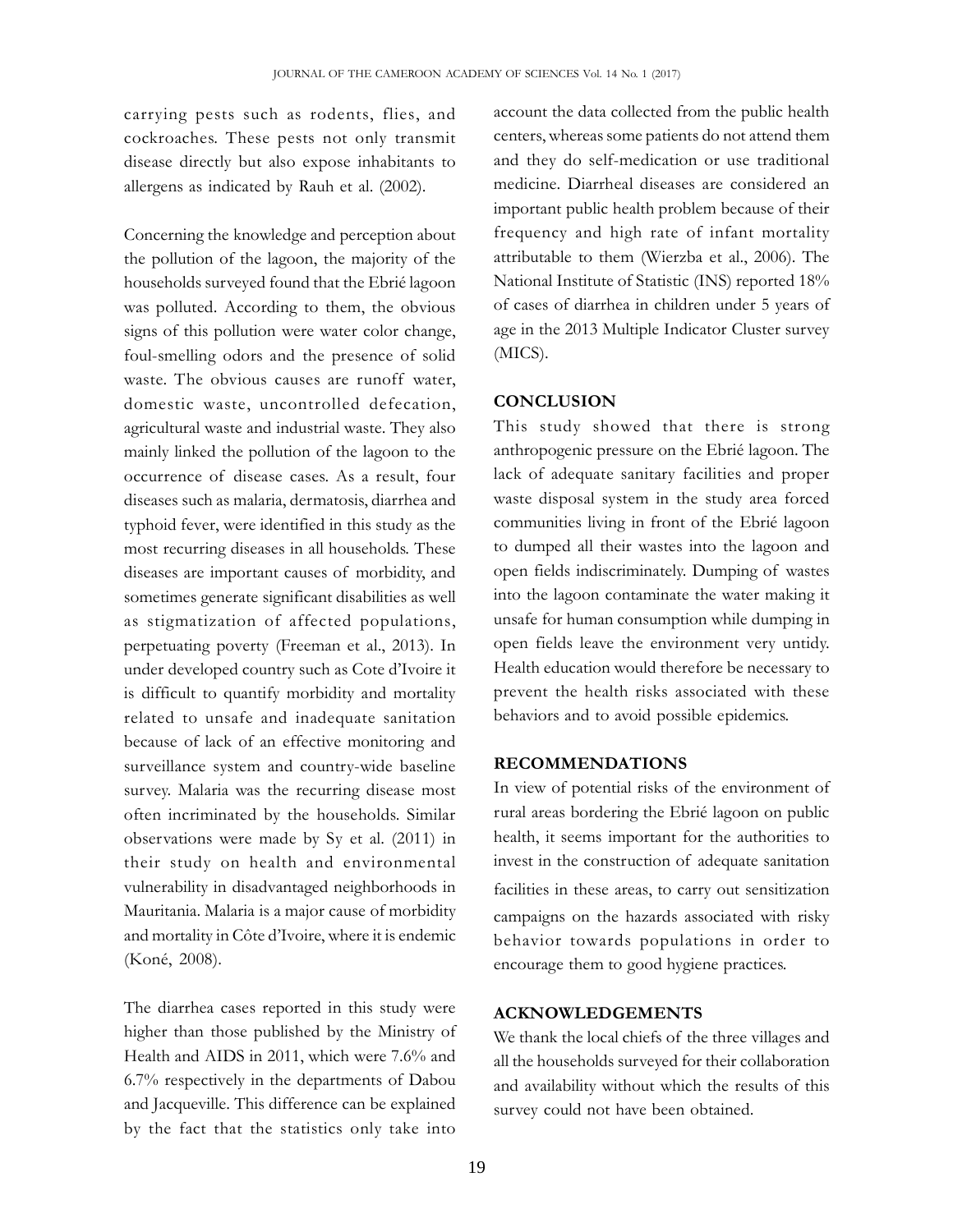#### **REFERENCES**

Adingra A. A. et Kouassi A. M. (2011). Pollution en lagune Ebrié et ses impacts sur l'environnement et les populations riveraines. *F. Tech. & Doc. Vulg*., 48-53.

Bogaard, T., Mkhandi, S., Parida, B. et Winsemuis, H . (2008). Water Resources Assessment in Sub-Saharan Africa: Prediction in Ungauged and Data Scarce Basins. [online]. Retrieved from htt://www. Cap.net.org/sites/ capnet.org/files/WaterNet%20Pub%20 Course% 20 Reader\_0.pdf [2011, June. 13].

Camdessus M., Badré B., Chéret I. & Ténière-Buchot P. F. 2004. Eau. Edition Robert Laffont. Paris. *Jeune Afrique Economie*, 360 : 40-46.

Diaby M., N'Da K. et Konan K. S. (2012). La pêche des poissons *Mugilidae* dans la lagune de Grand-lahou (Côte d'ivoire) : analyse de l'organisation de la pêche, des captures et de l'effort de pêche. *Tropicultura*, 30 (3) : 173-179.

Dongo K., Zurbrügg C., Cissé G., Obrist B., Tanner M. et Biémi J. (2010). Analysing environmental risks and perceptions of risks to assess health and well-being in poor areas of Abidjan. *World Acad. Sci. Eng. Technol,* 37 : 961- 967.

DWAF. (1996). National Sanitation Policy. National Sanitation Task Team. Republic of South Africa. Pretoria: Government Printers.

DWAF. (2001). White Paper on Basic Household Sanitation. Pretoria : Government Printers.

El Ouali Lalami A., EL-Akhal F., Berrada S., Bennani L., Raiss N. et Maniar S. 2014. Evaluation de la qualité hygiénique des eaux de puits et de sources par l'utilisation d'une analyse en composantes principales (ACP) : Une étude

de cas de la région de Fès (MAROC). *J. Mater. Environ. Sci.*, 5 (S1) : 2333-2344.

Freeman M. C., Ogden S., Jacobson J., Abbott D., Addiss D. G., Amnie A. G., et al. (2013). Integration of Water, Sanitation, and Hygiene for the Prevention and Control of Neglected Tropical Diseases : A Rationale for Inter-Sectoral Collaboration. *PLoS Negl. Trop. Dis.*, 7 (9) : 1-9. INS. (2013). Enquête Démographique et de Santé et à Indicateurs Multiples (EDS-MICS) 2011- 2012. Rapport final, Côte d'Ivoire, p. 561.

Haryanto B. et Sutomo S. (2012). Improving access to adequate water and basic sanitation services in Indonesia. *Rev. Environ. Health,* 27 : 159-162.

Kientga S. (2008). Contribution du SIG à l'analyse des leisn déchets-santé en milieu urbain dans les pays en développement. Cas des deux secteurs de la ville de Ouagadougou, Bukina Faso. Thèse de Doctorat, Ecole polytechnique fédérale de Lausanne, Suisse, p. 241.

Kifuani K. M. (2004). Etude de la qualité des eaux, des effluents d'eaux usées domestiques, Mémoire de DES, facultés des sciences, UNIKIN, République démocratique du Congo, p. 65.

Koffi B. E. (2009). L'environnement et la santé des populations riveraines de la lagune Ebrié. *Le Journal des Sciences Sociales*, 6 : 103-116.

Koffi-Nevry R., Manizan P. N., Wognin S. A., Koussemon M., Koffi S. O., Kablan T. et Kakou C. (2008). Caractérisation de la Répartition Spatio-Temporelle des Bactéries à L'interface Eau-Sédiment D'une Lagune Tropicale : Cas de la Baie du Banco, Abidjan, Côte d'Ivoire. *European Journal of Scientific Research*, 21 : 164-174.